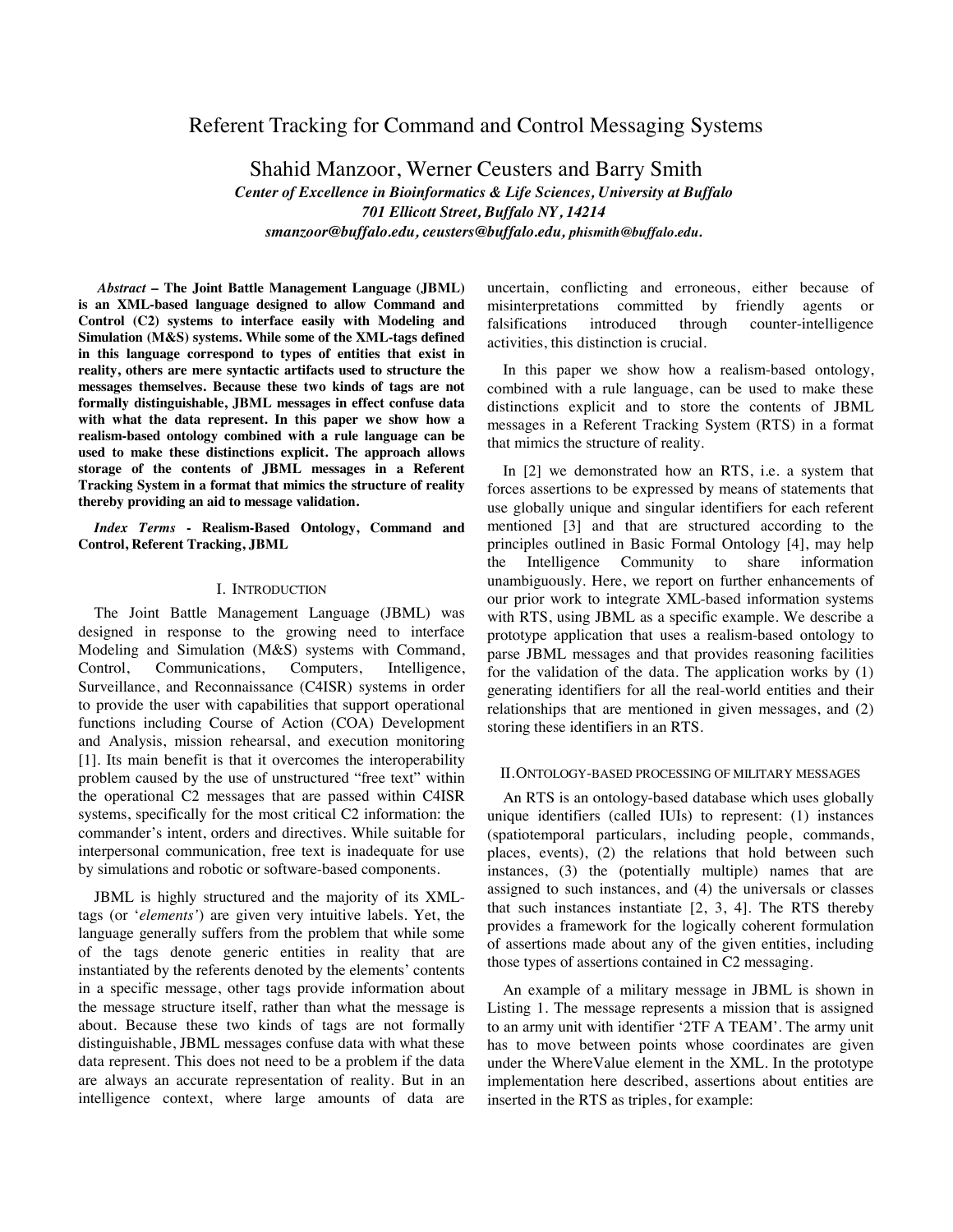| IUL-1004        | instance of                | MilitaryMission |
|-----------------|----------------------------|-----------------|
| IUL-1005        | instance of                | MilitaryUnit    |
| <b>IUL-1004</b> | missionAssignedTo IUI-1005 |                 |
| IUL-1005        | currentPostionAt           | IUL-1014        |

The first triple represents a statement to the effect that the entity IUI-1004 instantiates the universal MilitaryMission; the second triple a statement to the effect that the entity IUI-1005 instantiates the universal MilitaryUnit; the third triple represents a statement to the effect that the mission with identifier IUI-1004 is assigned to the military unit with identifier IUI-1005. The fourth triple represents a statement to the effect that the current position of IUI-1005 is location IUI-1014.

We have developed a prototype ontology for command and control systems called 'C2-Test-Ontology', which uses a subset of UCore SL, an ontology designed to support the Universal Core data schema [5], to link the JBML tags from the military messages to UCore SL. The ontology tells us what data elements in a military message refer to what kinds of real world entities (e.g. ArmyUnit, MilitaryMission) and what relationships obtain between them.

We have also developed a Middleware program which parses military messages, and – drawing on knowledge contained in the C2-Test-Ontology – communicates with the RTS and a rule-based reasoner to assign IUIs to the entities mentioned in the messages. The architecture of our system is shown in Fig. 1. When the middleware runs for the first time,

| <orderpush></orderpush>                              |
|------------------------------------------------------|
| <task> <groundtask></groundtask></task>              |
| $<$ TaskeeWho $>$                                    |
| <unitid>2TF A TEAM</unitid>                          |
|                                                      |
| <what><whatcode>MOVE</whatcode></what>               |
| <where></where>                                      |
| <atwhere></atwhere>                                  |
| $\langle$ IBMLAtWhere $\rangle$                      |
| <wherevalue></wherevalue>                            |
| <wherelocation sequence="0"></wherelocation>         |
| $\langle$ GDC $>$                                    |
| <longitude>48.9100583</longitude>                    |
| <latitude>39.9570562</latitude>                      |
| $\leq$ Elevation AGI $> 0.0 \leq$ /Elevation AGI $>$ |
| $\langle$ GDC>                                       |
| $\leq$ /WhereLocation>                               |
| <wherelocation sequence="1"></wherelocation>         |
| $<$ GDC>                                             |
| <longitude>48.9056792</longitude>                    |
| <latitude>39.9891024</latitude>                      |
| $\leq$ Elevation AGI $> 0.0 \leq$ /Elevation AGI $>$ |
| $\langle$ GDC>                                       |
| $\leq$ /WhereLocation>                               |
|                                                      |
|                                                      |
| $<$ /AtWhere>                                        |
| $\langle$ /Where $\rangle$                           |
|                                                      |
|                                                      |

and thus no messages have as yet been processed, the RTS database contains no information. As more and more messages are processed, the RTS becomes populated with successively more IUIs and with corresponding statements about the relationships between the referents of these IUIs. Knowledge obtained through parsing earlier messages is used to improve parsing of new messages, to check the consistency of the information provided in new messages, and so forth.

The whole process is carried out in four steps.

### *A. Step 1: Structural Analysis of XML*

In the first step, a military message is parsed with the goal of detecting entities referred to and the relations between them, as shown in Fig. **2**. The nodes of the graph correspond to putative entities within the domain of the message, while the edges correspond to relations. Nodes *without* a prefix are entities named explicitly in the message. Nodes with the "rts:" prefix are generated on the basis of the XML-structure of the message. Some of them will correspond to real entities, but others are inserted as a side-effect of the oddities of the XML syntax. It is one of the tasks of our application to turn the resultant distorted view of reality into a realistic picture which conforms to good ontological principles [6].

In the first step, the middleware does not use any knowledge from the UCore SL or C2-Test ontologies. Rather it iterates over the XML structure of the message using a depth first iteration strategy, in which each XML element is viewed as a relation between possible entities. The iteration leads to the creation of a new graph in which the software creates nodes automatically without contacting the RTS. As an example, the XML element '<Task>' is not explicitly labeled in the message above. It is immediately followed by <GroundTask>, which is also not explicitly labeled. What is the relation between these two elements? The message provides no answer to this question. Our application in this first step assigns IUI identifiers to Task and GroundTask. By using ontologies in later steps, it will become possible to arrive at more determinate representations.



Fig. 1: Command & Control Application Integration with RTS

Listing 1: An Example of a JBML Message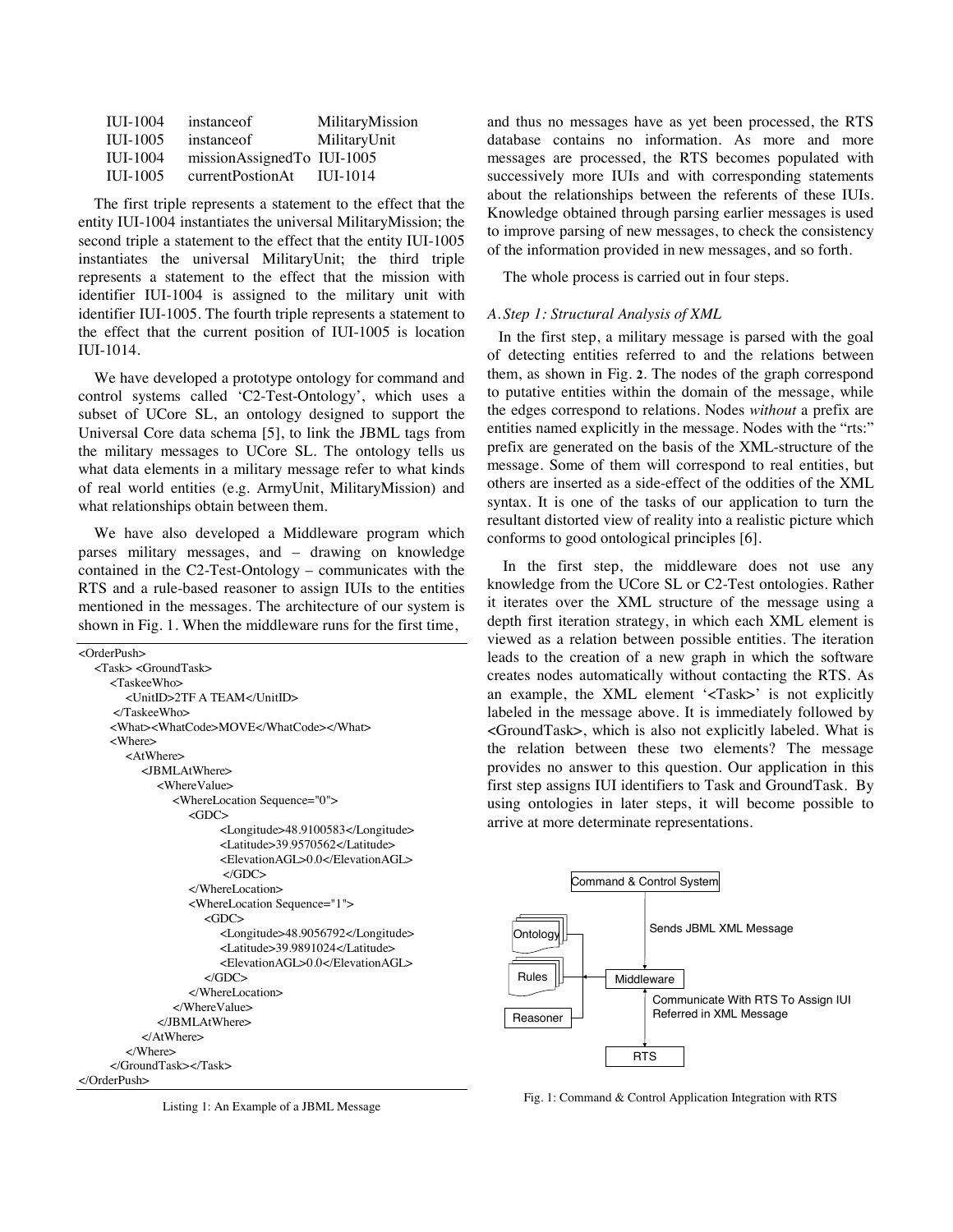

Fig. 2: Graph generated in the first step of the middleware

The entities and their relations shown in the graph in Fig. 2 are represented in the middleware by means of triples. The first triple in the graph is:

rts:1001 jbml:OrderPush rts:1002

The first and last terms of this triple denote entities, while the middle term denotes the relationship between these entities.

As a further example, the triples representation for the node rts:1004 and its relations with rts:1015 and its descendents are shown in Listing 2.

This graph does not yet provide a representation which is faithful to reality in terms of the logical and ontological principles on which UCore SL and our C2-Test-Ontology are based. Clearly, some nodes in the figure denote genuine entities, including:

> rts:1004, a particular military ground mission rts:1005, a particular military unit, rts:1015, a particular time rts:1012, a particular location.

Moreover some nodes are such that they are *unique* instance identifiers, as is required by Referent Tracking principles. However, the graph also contains many violations of these principles. Some nodes denote in a non-unique way; for

| rts:1004 jbml:StartWhen                | rts: $1015$      |  |  |
|----------------------------------------|------------------|--|--|
| rts:1015 jbml:WhenTime                 | rts:1016         |  |  |
| rts:1016 jbml:StartTimeQualifier "NLT" |                  |  |  |
| rts:1016 jbml:DateTime                 | "110800ZAUG2025" |  |  |

Listing 2: Triples representation generated while analyzing the message in Listing 1

example 'rts:1015' and 'rts:1016' denote the same time, and 'rts:1011' and 'rts:1012' denote the same particular location. In line with the Referent Tracking principles, such duplicate identifiers must be removed. Inspection reveals that some triples, such as

|                 | rts:1001 jbml:OrderPush           | rts: $1002$ |
|-----------------|-----------------------------------|-------------|
| rts:1002 $Task$ |                                   | rts: $1003$ |
|                 | rts:1003 jbml:GroundTask rts:1004 |             |

are defective from an ontological point of view and these too must be removed. A task, for example, is clearly not a relationship. This restructuring cannot however be achieved computationally in this step, because the XML framework does not provide explicit information sufficient to ensure the ontological soundness of the representation. We have therefore built another service, executed in step 2 below, which translates information implicit in the XML structure of a message into explicit assertions.

### *B. Step 2: Shallow translation of XML*

To achieve ontologically correct information of this sort we use a variant of the Jena rule-based reasoning language [7] to formulate rules stating the conditions for adding or removing assertions in the graph.

We employ for this purpose forward-chaining reasoning rules, each consisting of (1) a body and (2) a head. The former specifies the set of patterns which triples in the message graph must match if they are to be capable of being transformed into triples that are ontologically well-formed. The latter consists of a set of ontologically well-formed triples into which the triples in the set specified in (1) to be translated.

We distinguish four different types of rules:

- If a rule name is prefixed with 'ded\_' (for *deduction*), then it is a deduction rule as described above.
- If a rule name is prefixed with 'red ' (for *reduction*), then the rule removes the triples matched against the pattern in part (1) of the rule and adds the triple set in part  $(2)$ .
- If a rule name is prefixed with 'map\_' (for *mapping*) then it assigns appropriate IUIs to entities that are mentioned repeatedly in the message.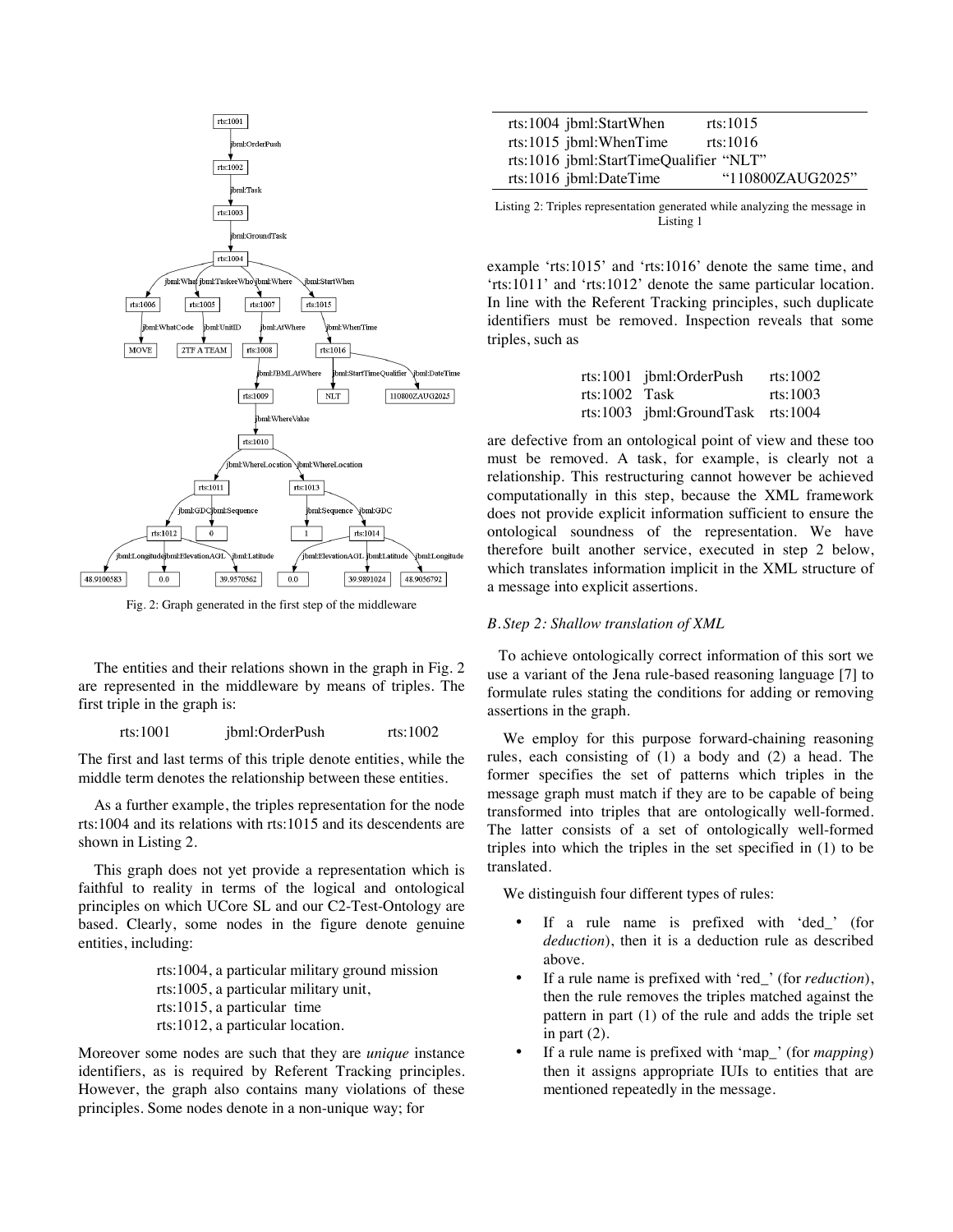• If a rule name is prefixed with 'val\_' (for *validation*), then its goal is to check for inconsistencies in the data and to provide corresponding notification to the receiver of the message.

Our middleware provides distinct services for each of the rule types described above.

An example of a deduction rule is:

[ded\_1 (?x jbml:Task ?y) (?y jbml:GroundTask ?z) -> (?z ro:instanceof c2:MilitaryMission)]

which asserts that if (i) for two putative entities the 'Task' relationship holds and if (ii) the target-entity of this relation stands in a 'GroundTask' relation with a third entity, then (iii) the first two entities are erroneous artifacts generated in step 1, while the third entity is a MilitaryMission in the terms of our C2-Test-Ontology. Note that the issue here is not whether this specific rule is correct. What we are offering here are examples. Crafting the needed set of rules for JBML and other XML-based languages is a task which needs to be performed when once the general strategy has been formulated and tested.

Here 'ded\_1' is the name of the rule. Variables are prefixed by '?' and serve as placeholders for the actual terms in the matched triples in their respective places. The following are triples that match the conditions of the rule above:

(rts:1002 jbml:Task rts:1003) (rts:2003 jbml:GroundTask rts:1004),

where variables in the rule bind terms in the matched triples as follows:  $?x = rts:1002, ?y = rts:1003, ?z = rts:1004$ .

Under the *head* part of the rule, the software inserts the triple 'rts:1004 ro:instanceof c2:MilitaryMission', where the term 'ro:instanceof' denotes the instanceof relation from the Relation Ontology ('ro') [8], and the term 'c2:MilitaryMission' denotes the MilitaryMission universal taken from the C2-Test-Ontology ('c2').

An example of a reduction rule is:

[red\_7: (?x jbml:StartWhen ?y) (?y jbml:WhenTime ?z) (?z jbml:StartTimeQualifier "NLT") (?z jbml:DateTime ?l) -> (?x c2:StartWhen ?y) (?x ro:instanceof c2:TimeEvent) (?x c2:NoLaterThan ?l)]

The body of this rule is matched by the following set of triples, generated from the message shown in Listing 2 .

| rts:1004 jbml:StartWhen                | rts: $1015$      |
|----------------------------------------|------------------|
| $rts:1015$ jbml: When Time             | rts:1016         |
| rts:1016 jbml:StartTimeQualifier "NLT" |                  |
| $rts:1016$ jbml:DateTime               | "110800ZAUG2025" |

Since the rule is of type 'reduction', the four triples are removed from the military message triple set, and the following three triples are inserted instead:

rts:1004 c2:StartWhen rts:1015 rts:1015 ro:instanceof c2:TimeEvent rts:1015 c2:NoLaterThan "110800ZAUG2025"

The first represents the assertion that the mission with identifier #1004 starts at time event #1015. The second represents the assertion that entity #1015 instantiates the TimeEvent universal from the C2-Test-Ontology, and the third represents the assertion that the time event #1015 occurs at a time point which is not later than the time specified by the "110800ZAUG2025" date-time stamp. The execution of rule red 7 shows (1) how redundant entities and their relations can be removed from military messages in such a way that (2) an ontology can be used to infer automatically assertions about the entities in the real world which are referred to in these messages.

Note that in this second step, the middleware executes only rules of types 1) and 2). Execution of deduction and reduction rules over the triple set whose visualization is shown in Fig. 2 then yields a new triple set whose visualization is shown in Fig. 3. This new triple set conforms to sound logical and ontological principles; specifically: there is here no redundancy, and all nodes and edges in the graph are ontologically well-formed.

Each node of the graph whose label is prefixed with 'rts:' contains the IUI of an entity referred to in the message, as follows:

- #1004 denotes a particular military mission
- #1015 denotes the particular TimeEvent when mission #1004 must start
- #1005 denotes the military unit that must perform mission #1004
- $#1009$  denotes the line along which the  $#1005$  unit has to move
- #1014 and #1012 denote distinct points corresponding to the start and end of the #1009 line.

## *C.Step 3: Entity Tracking and Semantic Verification*

In the third step, rules prefixed with 'map\_' are executed over the triple set that results from step 2. The middleware first checks whether the RTS is empty. If it is, there cannot be any duplicate entries and the triple set is simply inserted into the RTS and processing stops. However, if the RTS is not empty, then the middleware program continues to execute this step to. Suppose the middleware receives a second military message (shown in Fig. 4) and that the RTS database contains the triples shown in Fig. 3. Here, the military unit named '2TF A TEAM' is assigned the IUI rts:2005. However, in the RTS used in the message analysis system there is already a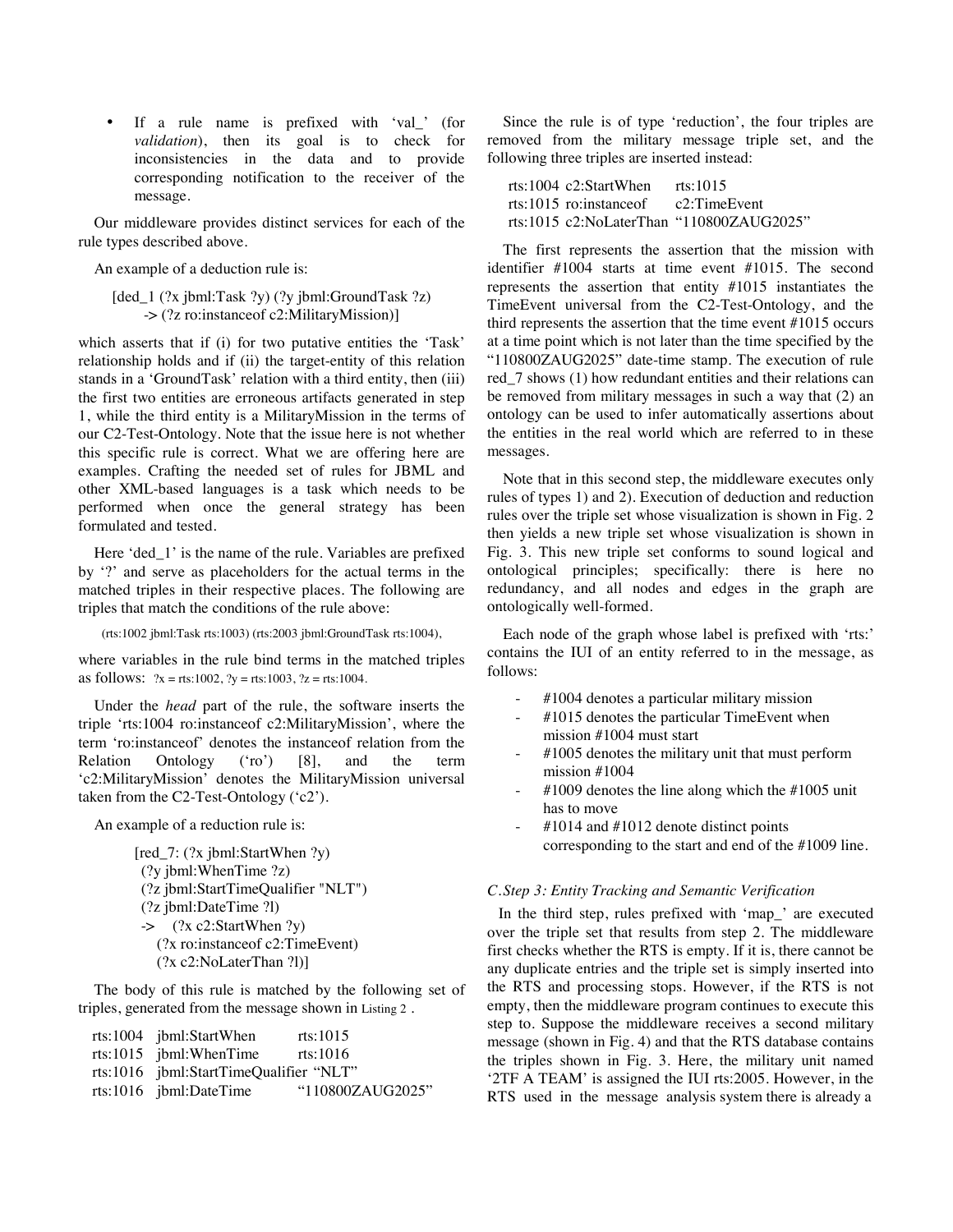

Fig. 3: Visualization of Ontologically Articulated Content of the XML message in Listing 1



Fig. 4: Second Military Message after Processing via Step 2



Fig. 5: Second Movement Mission as Described in the 2nd Example Message

military unit whose name is '2TF A TEAM', to which the IUI rts:1005 has already been assigned.

The Referent Tracking principles state that if the military unit in the second message is the same as the one referred to already in the RTS, then it should continue to be denoted by the IUI rts:1005. It is this conformity to Referent Tracking principles that is achieved by the mapping rules.

A mapping rule whose conditions are satisfied by the incoming second message is:

$$
[map_1: (?x_jbml:UnitID ?a) \rightarrow entity\_found(?x)]
$$

This rule instructs the middleware to search for matching triples in the incoming message, in this case returning the triple:

#### rts:2005 jbml:UnitID "2TF A TEAM"

As '?x' refers to an entity (whose IUI is to be determined), the middleware replaces the IUI in the triple found by ?x. The above triple is thus transformed into the following:

#### ?x jbml:UnitID "2TF A TEAM"

The map\_1 rule now instructs the middleware to search for a corresponding triple in the RTS which returns, in this case: